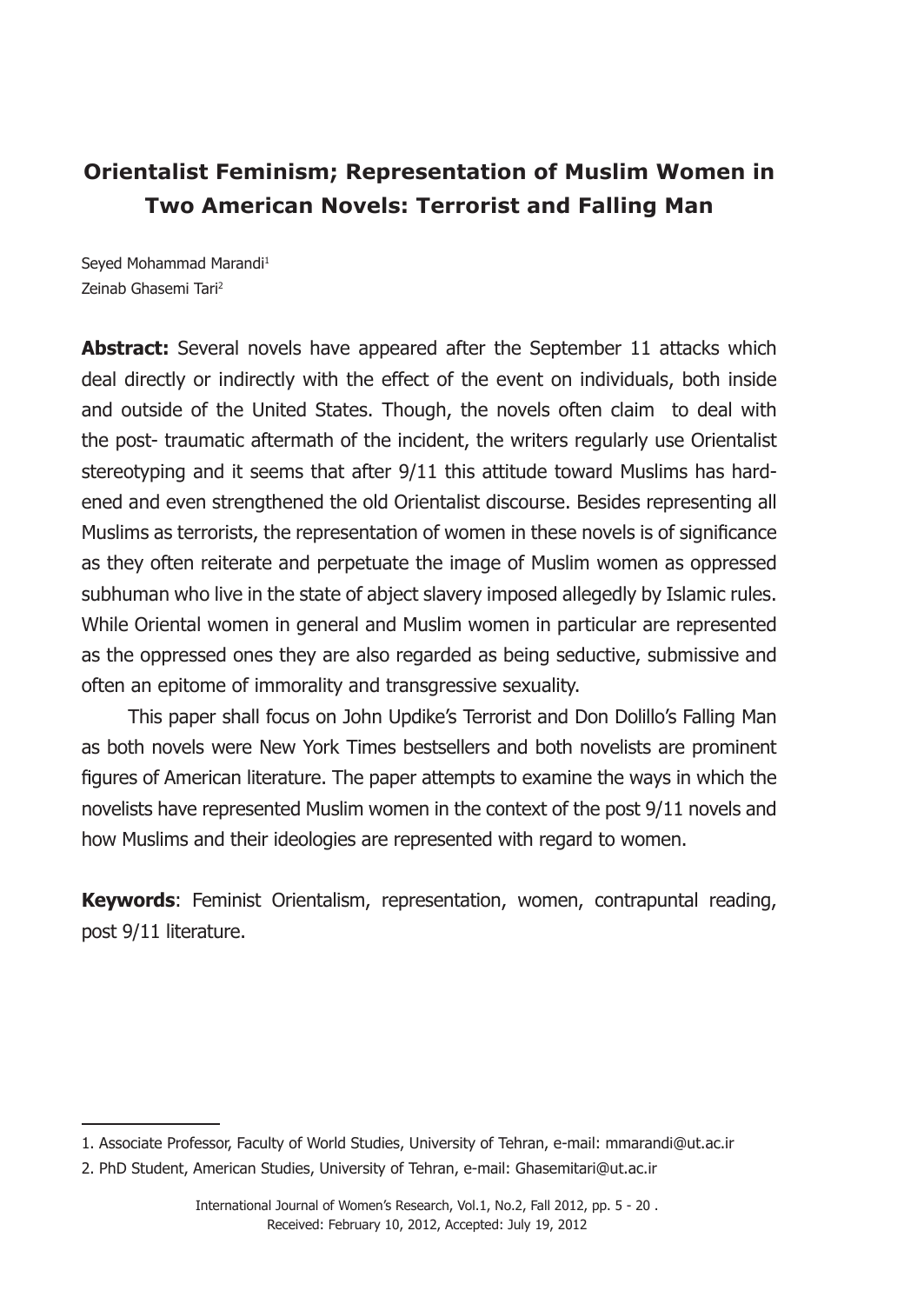## **Introduction**

The September 11 attacks of 2001, and the so called "war on terror", brought the Middle East and the old Orientalist discourse with its binary division between "us" and "them" into focus once more. Orientalism constructed an essential entity of the so called Orientals that represented them as being radically different form their Western counterparts. The discourse attempts to perpetuate Western superiority and Oriental inferiority; the alleged barbarity and incivility of the Orientals is mostly associated with assumptions on biological differences which considered Orientals to possess different racial characteristics. Such characteristics were regarded to be essentially the opposite of that of the white Western's and thus inferior. These assumptions also exist about gender: Oriental women are considered to be seductive submissive objects while their male counterparts are effeminate, stupid and violent.

The literature of any period is a reflection of its historical context and social feelings. It situates texts in history and exposes the ways in which historical contexts influence the production of meaning within literary texts (McLeod, 2000). So when one reads Dante's inferno (canto 28) in which the writer describes the punishment for the Holy Prophet Mohammad with such an extraordinary passionate tone, he realizes the extent of hostility toward Muslims in that era. The same applies to contemporary anti-Muslim literary texts and political or religious articles and statements.

This paper is an attempt to offer a contrapuntal reading of two novels, Terrorist by John Updike and Don DeLillo's Falling Man as both novels are New York Times bestsellers and both novelists are prominent canonical figures of contemporary American literature. The novels are of significance as both novelists have a reputation of authenticity among their audiences and critics which increases the credibility of their claims. Both novelists attempt to render the distorted representation with a "normative authority", so that the reader would accept such fabrications as a mirror like representation of the reality.

The present paper would focus on the articulation of gender with Orientalism and how the perception of the West about the so called Muslim Oriental women was produced, reproduced and was influenced by the grander discourse of Orientalism. The paper would also briefly explicate how the articulation of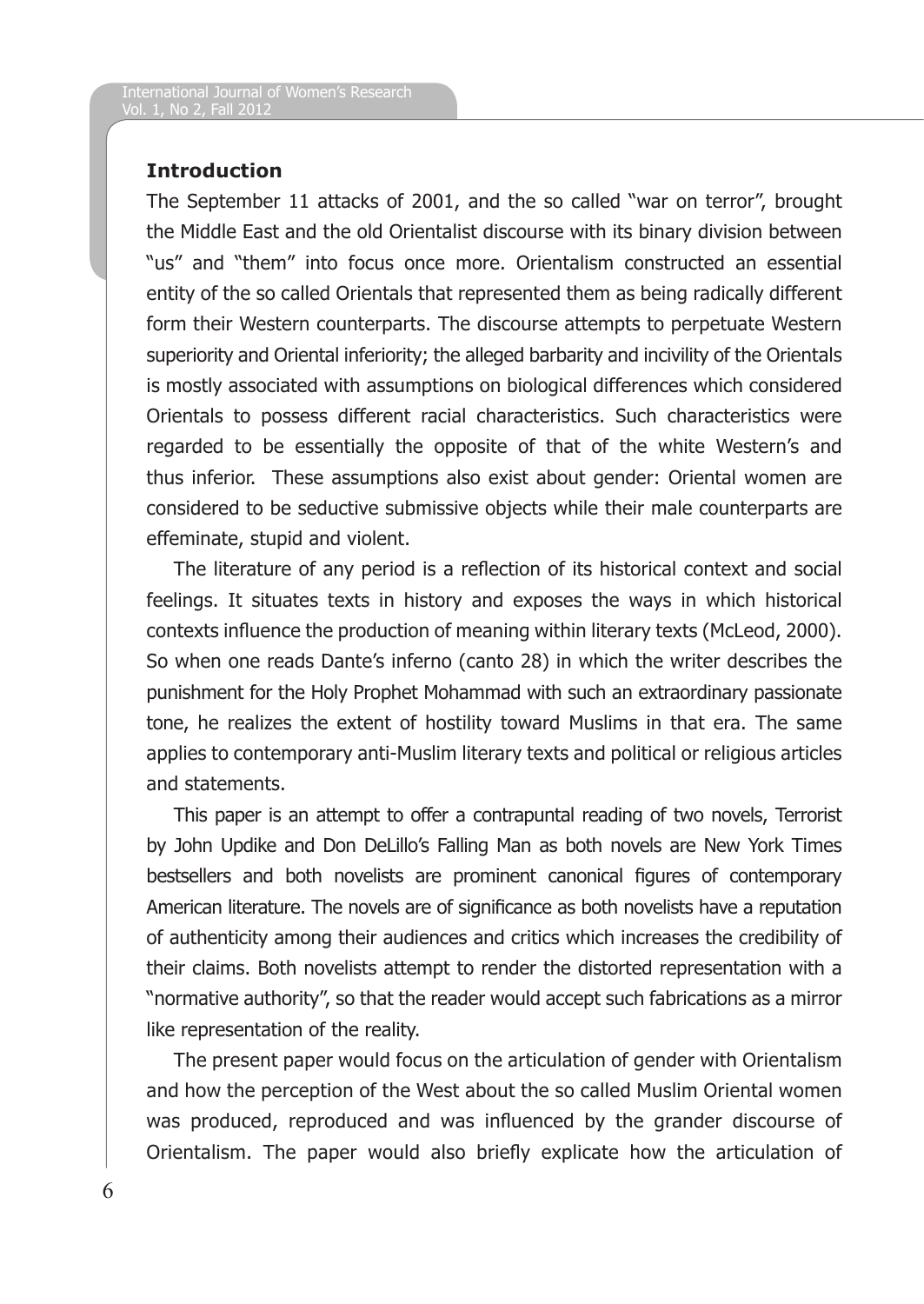sexual and cultural difference moves in parallel with the Orientalist discourse.

### **Theoretical and Mythological Approach**

Representation of Oriental women in Western Orientalist texts is as old as Orientalism and was used as an indication of Muslim backwardness and barbarity. This approach served two purposes: on one hand the constructed image of suppressive and cruel Oriental males justified and was even considered as a moral imperative to conquer Eastern territories. This according to Spivak is the case of "white men saving brown women from brown men" (Spivak, 1999, p. 287) which refers to British campaign against sati, a colonialist attempt to save the so called Oriental women from Oriental men. On the other hand one of the recurring images of the Orientalist discourse is its association with freedom of licentious sex. In nineteen century Europe, sex had been institutionalized with strict rules which were the result of Christian church religious teachings about the issue. So the Orient was looked as a place where "one could look for sexual experience unobtainable in Europe "(Said, 1995, p. 190). In Mohammad Sharafuddin's words then the orient was represented as "an imaginative escape and libidinous investment contained in the notion of Orientalism" (1995, vii). In this way the Orient become a refuge for Western writers to attribute stories and characteristics with its origins in the writer's mind, and based on his obsessions not facts.

According to Parvin Paydar feminist Orientalism has three characteristics. First the assumption of an oppositional binary between the West and the East in which Muslim women are oppressed while their Western counterparts enjoy full freedom in their society. The second characteristic is the conception that the Oriental women are only victims of a male chauvinistic society and have no agency or resistant role in their social transformations. This approach tends to marginalize the so called Oriental women and therefore, Muslim women need saviors, i.e., the Westerns, to emancipate them from Muslim men. The third aspect of feminist Orientalism is the construction of a monolithic entity of Muslims and therefore the belief that all Muslim women are living under the same condition and have no unique aspect or identity for themselves (Payar, 1995, pp. 5-7).

Feminist Orientalism should be perceived in the wider scope of Orientalism. In the nineteenth century, "Oriental Studies" was an area of academic study through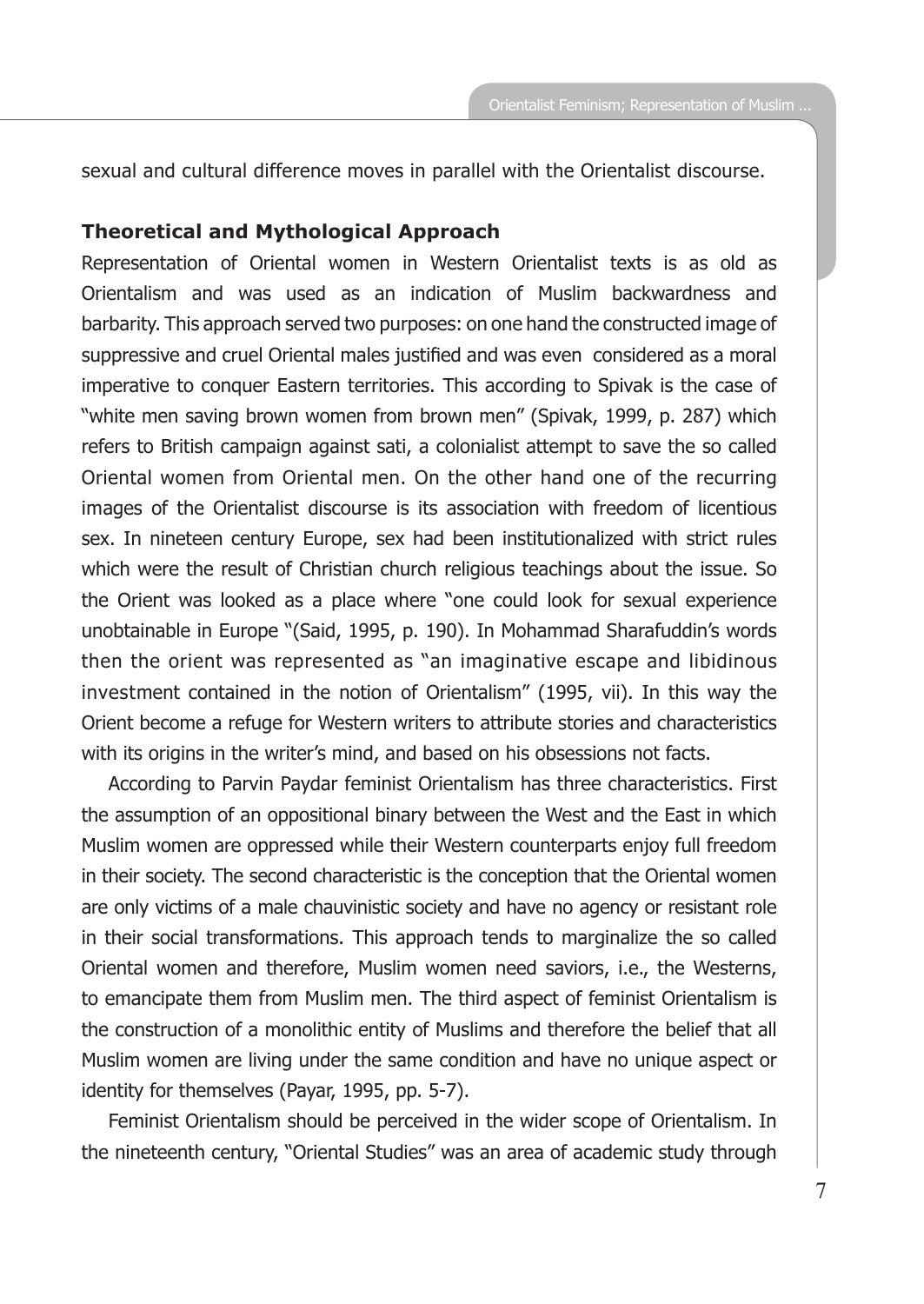which the "West" had to create the "East" in order to justify and perpetuate its dominance over it. According to Said Orientalism "can create not only knowledge but also the very reality that they appear to describe" (Said, 1978, p. 94). Said asserts that Orientalism is more an indicator of the power the West holds over the Orient, than about the Orient itself (ibid).

Creating an image of the Orient and a body of knowledge and subjecting it to systematic study became the prototype for taking control of Oriental studies. By taking control of the scholarship, the West also took political and economic control. In Said's view Orientalism is "a library or archive of information commonly and, in some of its aspects unanimously held. What bound the archive together was a family of ideas and a unifying set of values proven in various ways to be effective" (ibid, p. 5). Such attitudes form a myth in which the prototypical "Orient" is represented as exotic, passive, barbaric, and inferior by nature and thus both a threat and at the same time conquerable.

With the shift of Orientalism's power from Europe to the United States and despite all historical changes, its recurring images remain remarkably consistent, and its power is perhaps greater than the past. Thanks to the penetration and expansion of the mass media, the stereotyped knowledge of Orientalism can gain global recognition and instant diffusion.

Applying Foucault's perspective on discourse regarding power/ knowledge relationships (ibid, 32), Said brings very diverse and distinct Western texts under the heading of Orientalism. He elaborates the power relations between the East and the West, which played an important role in intensifying the misrepresentation and presuppositions surrounding the "Orient" and "Orientals"; Said argued the relation of the West and the Orient was a relationship of power and of complicated dominance and insisted that knowledge is always at the service of power, position and interests (ibid).

Foucault's model of discourse illustrates the historically specific relations between disciplines (defined as bodies of knowledge) and disciplinary practices (forms of social control and social possibility) (Childs et al, 1997, p. 26). Said is concerned with what Foucault calls "relations between discursive formations and non-discursive domains" (such as institutions, political events, economic practices and processes) (McHoul et al, 2000, p. 162).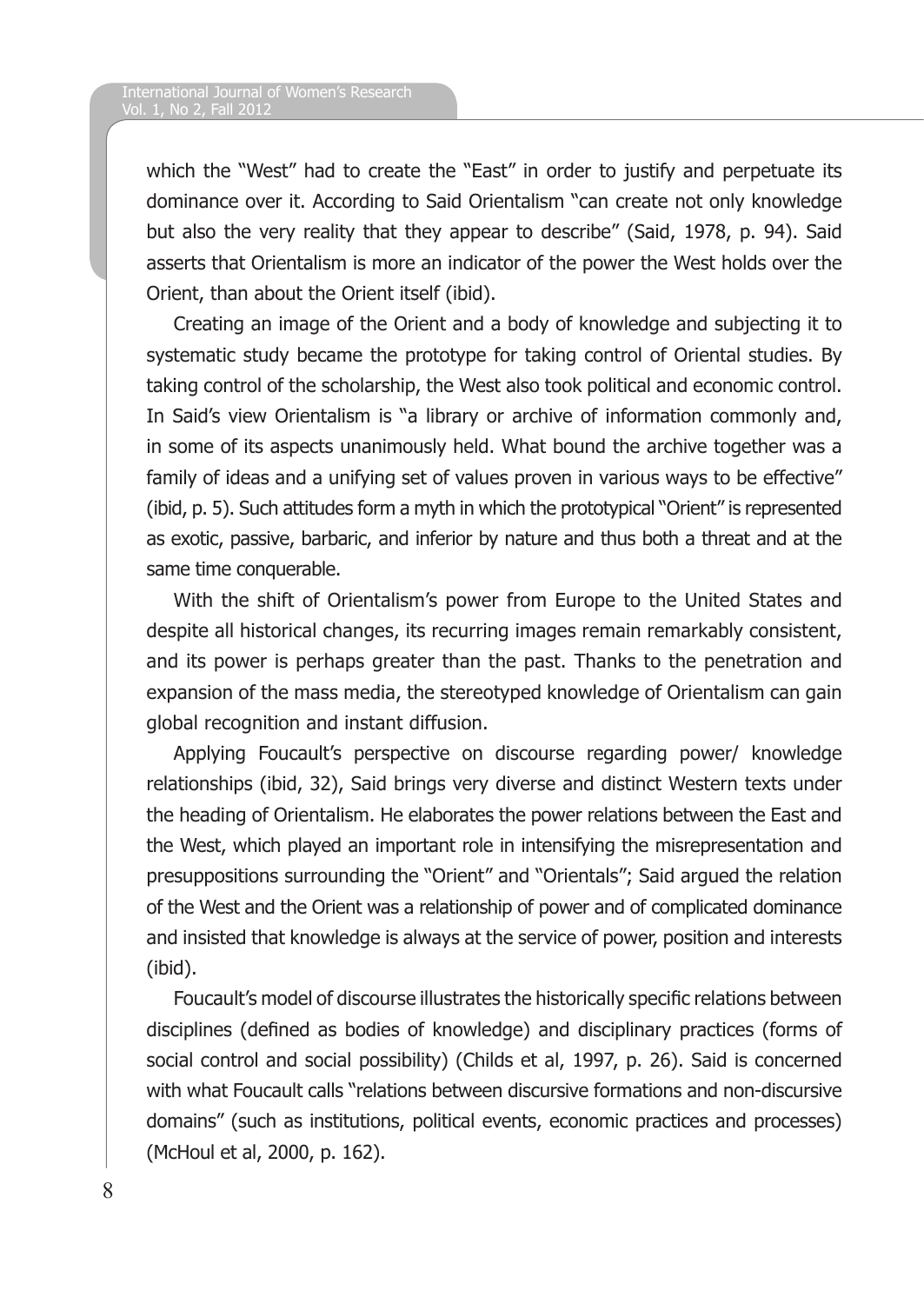In Foucault's perspective knowledge gives rise to power and, at the same time is produced by the operation of power. These discourses include certain kinds of texts or statements and exclude those that violate their set norms through types of encouragement and discouragement. In this way knowledge is no longer considered to be innocent and neutral but has close relations with power and is determined by "the laws of certain code of knowledge"(Foucault, cited in Loomba 1998, p. 34). Though representation bases itself on the notion of being faithful to the original (a mirror-like reflection of reality) it often works within the dominant paradigms, because any discourse has the tendency to elicit forms of knowledge which conforms to established paradigms and reinforces it (Childs et al 1997).

# **Method: Contrapuntal Reading of an Orientalist Text, a Counter-Narrative**

A Contrapuntal reading of an Orientalist text is a way of reading a text in order to reveal its deep implication in imperialism and the colonial process. This method is a responsive reading that provides a counterpoint to the text that enables the critic to reveal the implications of the Orientalist work which may be hidden. In this approach the critic provides the affiliations of the text, its origin in social and cultural reality rather than its mere canonical criteria in a literary text, so that the critic can uncover cultural and political implications that are not explicitly addressed in the text (Ashcroft et al, 2007, p. 56). A contrapuntal reading of a text considers it with simultaneous awareness both of the metropolitan and those other subjected and concealed histories against which the dominant discourse acts (Said, 1993, p. 93). Contrapuntal reading of a text is a counter-narrative which penetrates beneath the surface of a text to elaborate the presence of Orientalist attitudes of the author in canonical literature in order to reveal the political worldliness of the text (Ashcroft et al, p. 93). Contrapuntal readings also avoid reductive and essentialising divisions of categories of social life and reductiveness (ibid).

## **Literature Review**

A brief look at the literature, paintings, travelogues and etc. of eighteen and nineteen centuries to the present reveals the fact that representation of Oriental and Muslim women has not changed over centuries and some common traditions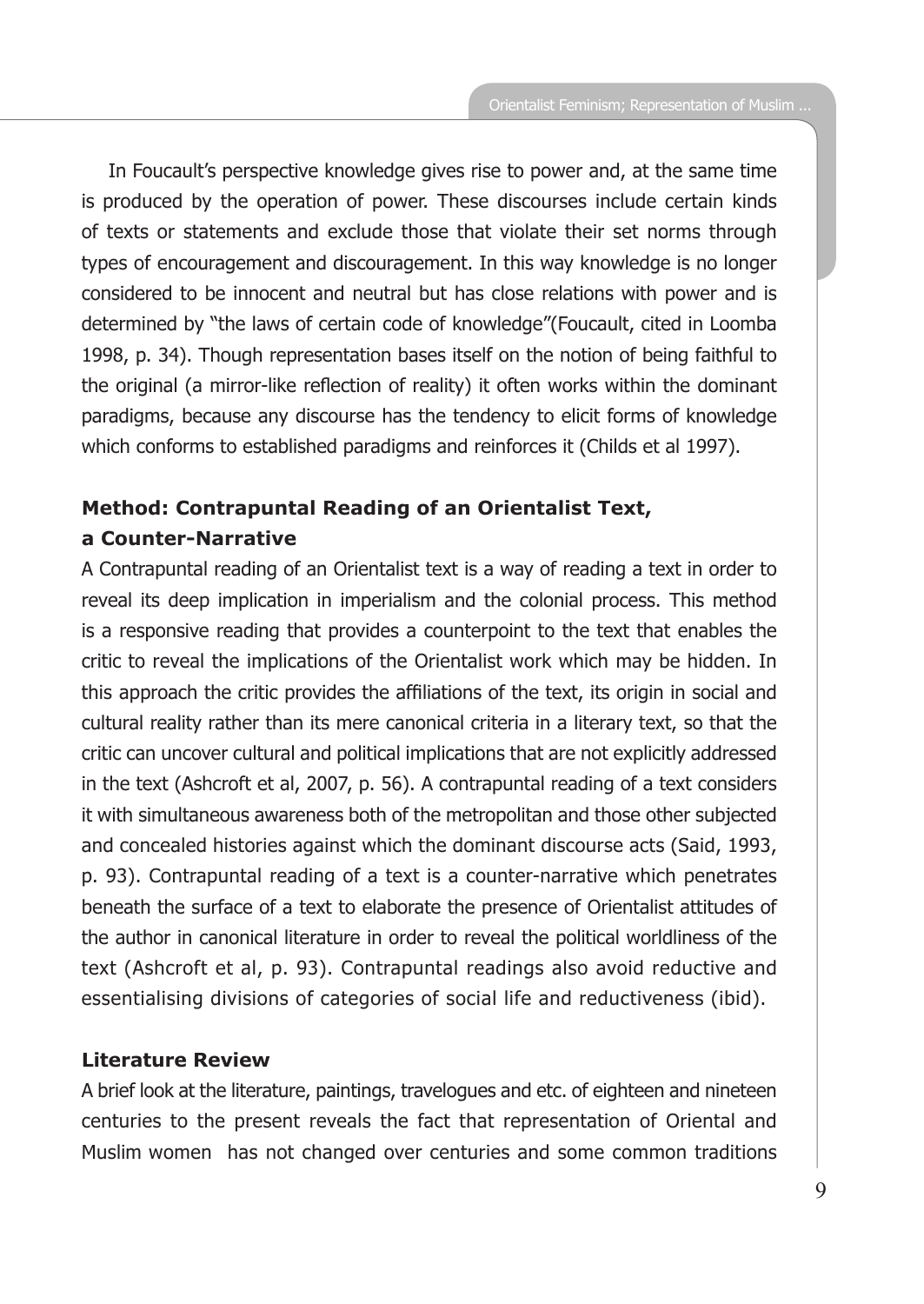and stereotypes are recurring with almost little or no change at all.

Representation of the Muslim women in medieval literary works as oppressed and veiled can be traced in texts such as Chanson de Roland and Auccasin and Nicolette from the twelfth to thirteen centuries. The Muslim woman archetype enters as an unknown veiled foreign figure in Don Quixote during the renaissance: "Is this lady a Christian or a Moor? Her dress and her silence make us think she is what we hope she is not" (as cited in Kahf, 1983, p. 81). The statement shows the association of Muslim women (Moor) with silence and the difference between Muslim and Christian women. According to Kahf it was during the renaissance that representation of Muslim women and her dressing became more visible and her veil was associated with transgressive sexuality (ibid, p. 86).

Other characteristics which gained increased popularity were sexual motifs such as harems and concubines; this according to Kahf can be referred to as the "motif of enclosure" in which the audience had the image of the jealous Muslim man guarding, veiling, and enclosing the women (ibid, p. 105).

 The dominant image of the Oriental women during the eighteenth century is perhaps best reflected in a statement by De Forest who is considered as one of the prominent American writers of realist fiction. Prior to his travel to the Orient, in his book Oriental Acquaintances, De Forest writes about his expectations of the Orient as a place of laxity and luxurious life with its stereotypical male and female, mentioning his inspiration derived from The Arabian Nights:

The fat Turk in the geography, and the wealth of the Arabian Nights, formed the warp and woof of my Eastern expectations. I fancied that each Oriental possessed an independent fortune, and smoked interminable pipes, seated on luxurious cushions… I was extremely shocked, therefore, to find the greater part of the population at work…the Turkish women cofounded my inquisitive eyes with vexatious veils and swaddling…they seemed to be absurdly contented with their ghostly way of life; not a soul of them ever solicited me to carry her off from the harem of tyranny (as cited in Schueller, 1998, p. 91).

Like many of his counterparts, De Forest authoritatively reproduces the Orient of the popular imagination; though he finds the discrepancy between his imaginary Orient and the real one he still expresses his contempt toward the "vexatious veils", and Turkish women's "absurd" contention with their "ghostly life"; he also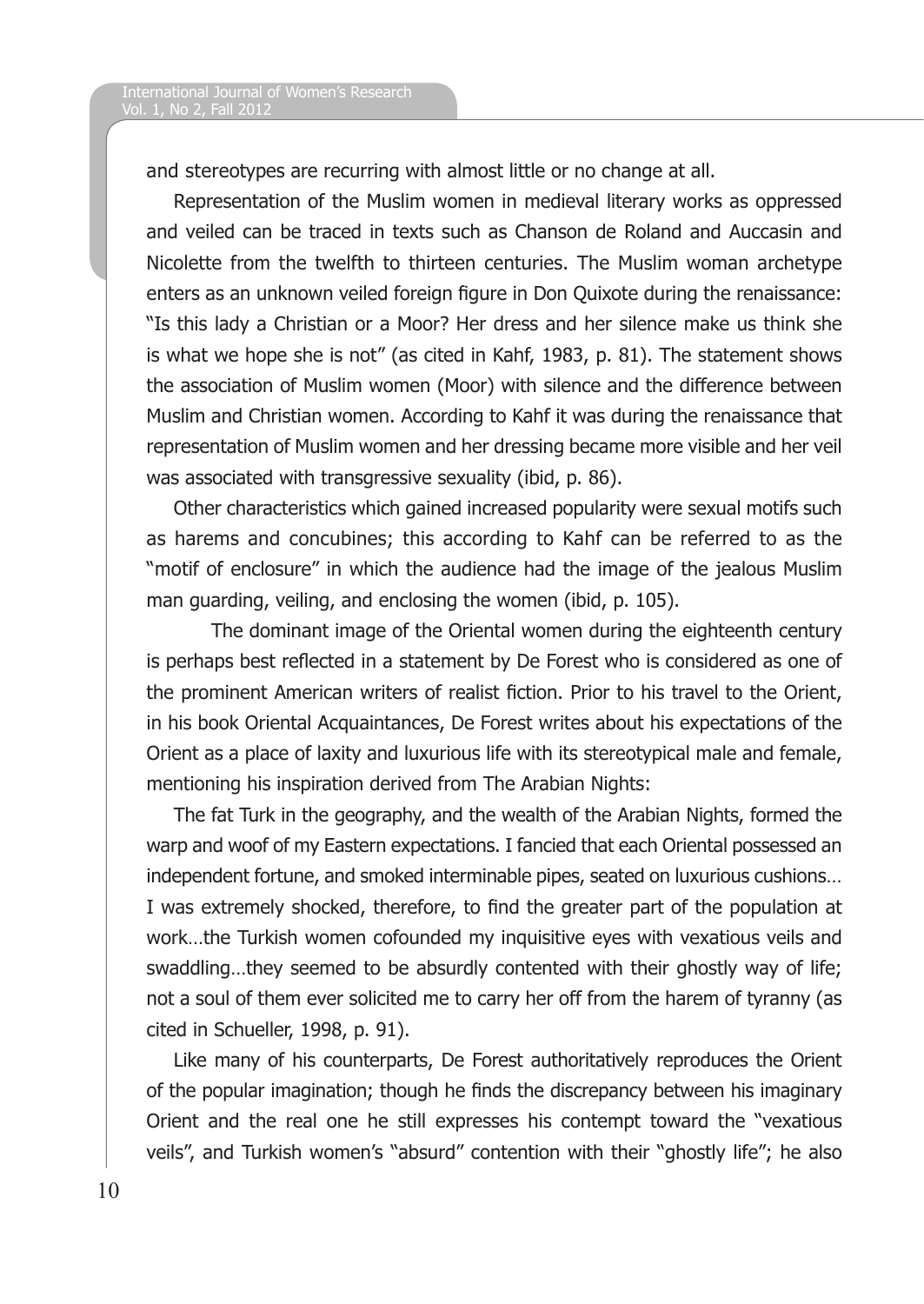expresses his surprise that oriental women didn't ask him to save them from tyranny of the harem.

The same approach toward Muslim women, veil and their status in Islamic countries is still persistent in modern literature and it can be best perceived in literary texts (as well as political ones) that are produced in Iran after the Iranian Islamic Revolution of 1979. Iranian Muslim women are represented as victims of the cruel patriarchal practice who have no control over their destinies. Memoires written on Iran are perfect example of how Muslim women are represented by Orientalists and in case of Iranian writers the Orietalized Orientals have made a significant contribution to the existing literature.

Azar Nafisi's Reading Lolita in Tehran became a best seller which resulted in a number of Iranian memoirists to imitate her. The important point about almost all of the Iranian memoire writers in the West is their more or less similar political affiliations as well as personal history which make the books appear more as a part of political agenda than as of a literary value; such books often work within the well established Orientalist discourse. In her memoire, Nafisi: "displays an extraordinary amount of contempt towards anything that has to do with Islam" (Marandi &Pirnajmuddin, 2009, p. 180). A trend which is often imitated in other Iranian memoires such as Lipstick Jihad (Azadeh Moaveni), Journey from the Land of No (Roya Hakakian), Prisoner of Tehran (Marina Nemat), Persian Girls (Nahid Rachlin), My Life as Traitor (Zahra Ghahremani).

Memoires written by foreign writers who have briefly lived in Iran (or other Islamic countries) are also among books in this category with similar characteristics. The Book Not without My Daughter by Betty Mahmoody, became a best-seller in 1987 and its publication ensued a series of such books which aimed to gain the same success by following the established patterns of that book. The claim to be a "true story" is the commonality of such works, often narrating the adventures of an Oriental husband and his Western white wife who is the heroine of the story. The entrapped heroin attempts to save her life and possibly her child from the brutal husband.

The books are often praised by their readers and receive positive reviews in the press. Praising Betty's courage and contrasting her with the dark, exotic and monstrous Iranian husband, the German magazine Der Spiegel wrote: "She is the pure West. She is brave, wise at the right time […] her husband is the dark mystery,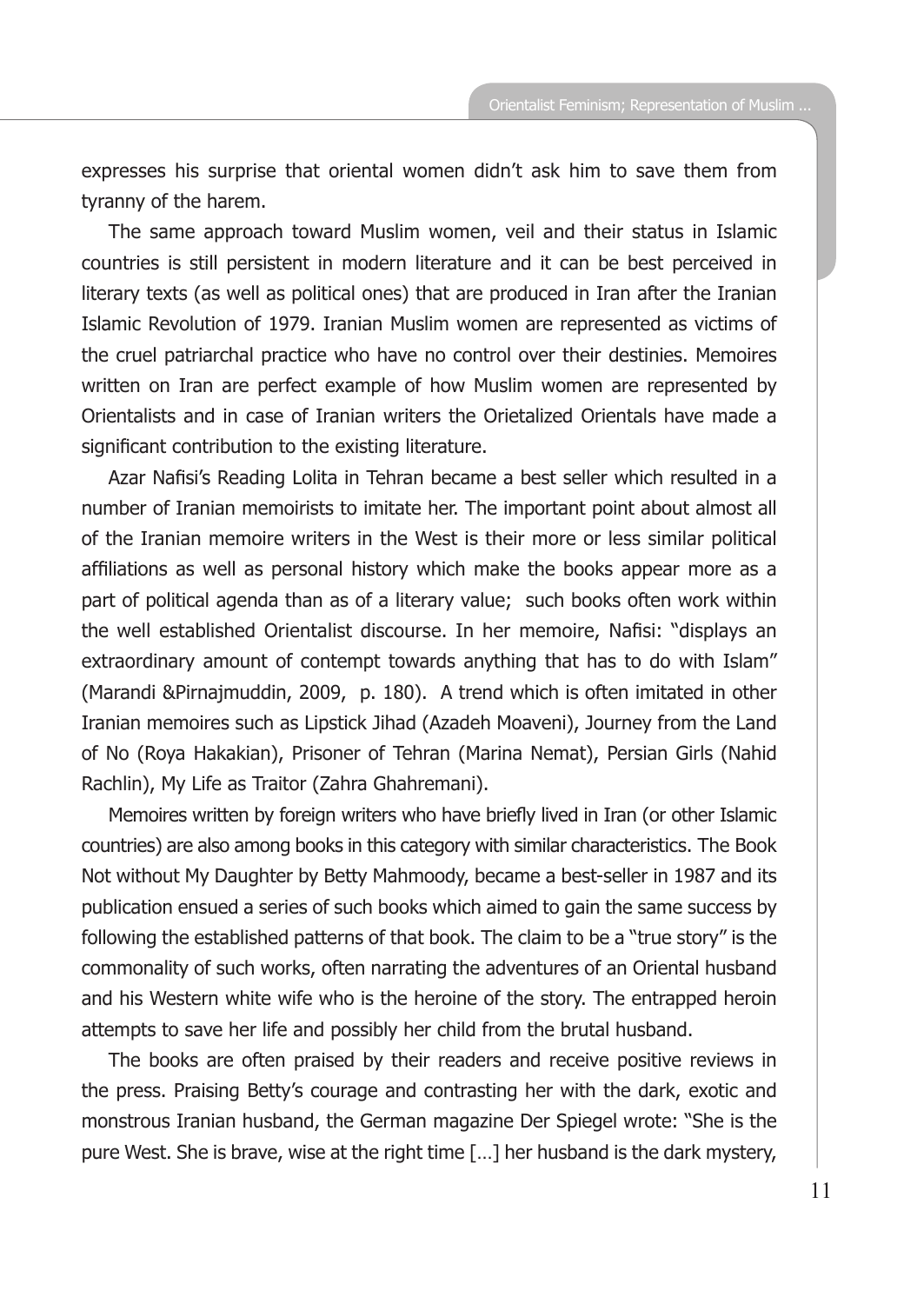whose change from American into Iranian resembles the change of Dr. Jekyll into Mr. Hyde" (Der Spiegel cited in Hart, 2001). Of course no one bothered to hear the monstrous father's story because the "pure west" tells the truth which needs no evidence for the self-assured Western audience.

Some novels with mass public appeal such as the Princess trilogy were also published. The Princess was the New York Times best seller and is written by an American writer with made up names in order to protect the well being of individuals. The writer makes an interesting and ironic claim at the beginning of the book by thanking Sultana, supposedly a Saudi princess, for her help "to dispel the many negative stereotypes held" (Sasson, 1994, p. 2) of Arabs and her contribution in helping "we of the West" (ibid) to know the Arab's customs which deserves respect and admiration. Regardless of the authenticity of Sultana's adventures and the brutality of Saudi's life and the Saudi royal family, the work repeats negative stereotype attributed to all Arabs and Muslims: sexism, polygamy, male chauvinism, brutality and etc. which are referred to in almost each and every page of the book.

# **Terrorist and Falling Man: Canonical Texts and Writers**

Don DeLillo (born 1936) is an American author, playwright, and occasional essayist whose novels have dealt with diverse subjects and themes such as nuclear war, the Cold War, the advent of the digital age, and global terrorism. The Anthology of American Literature 2004 (Volume II, 8/E) lists DeLillo as canonical; The Concise Anthology of American Literature 2005 (6th edition) also puts Don DeLillo among the canonical writers. In addition, the Online Anthology of American Literature lists him as representing the American literary canon.

DeLillo, "the literary master of the terrorist's imagination" as the New York Magazine puts it, returned to his favorite theme of terrorism and its representation with Falling Man in 2007. Don DeLillo's post 9/11 novel Falling Man was published in 2007 and features a group of people who had survived the 9/11 attacks and the shock and horror they went through in its aftermath. At the same time with shifts in the narrative of the story, the readers are exposed to fractions of Hammad's mind, one of the 9/11 Muslim hijackers. Through these fragments the readers are supposed to become familiar with the motivations of a supposedly authentic Muslim for carrying out a terrorist act as a Muslim.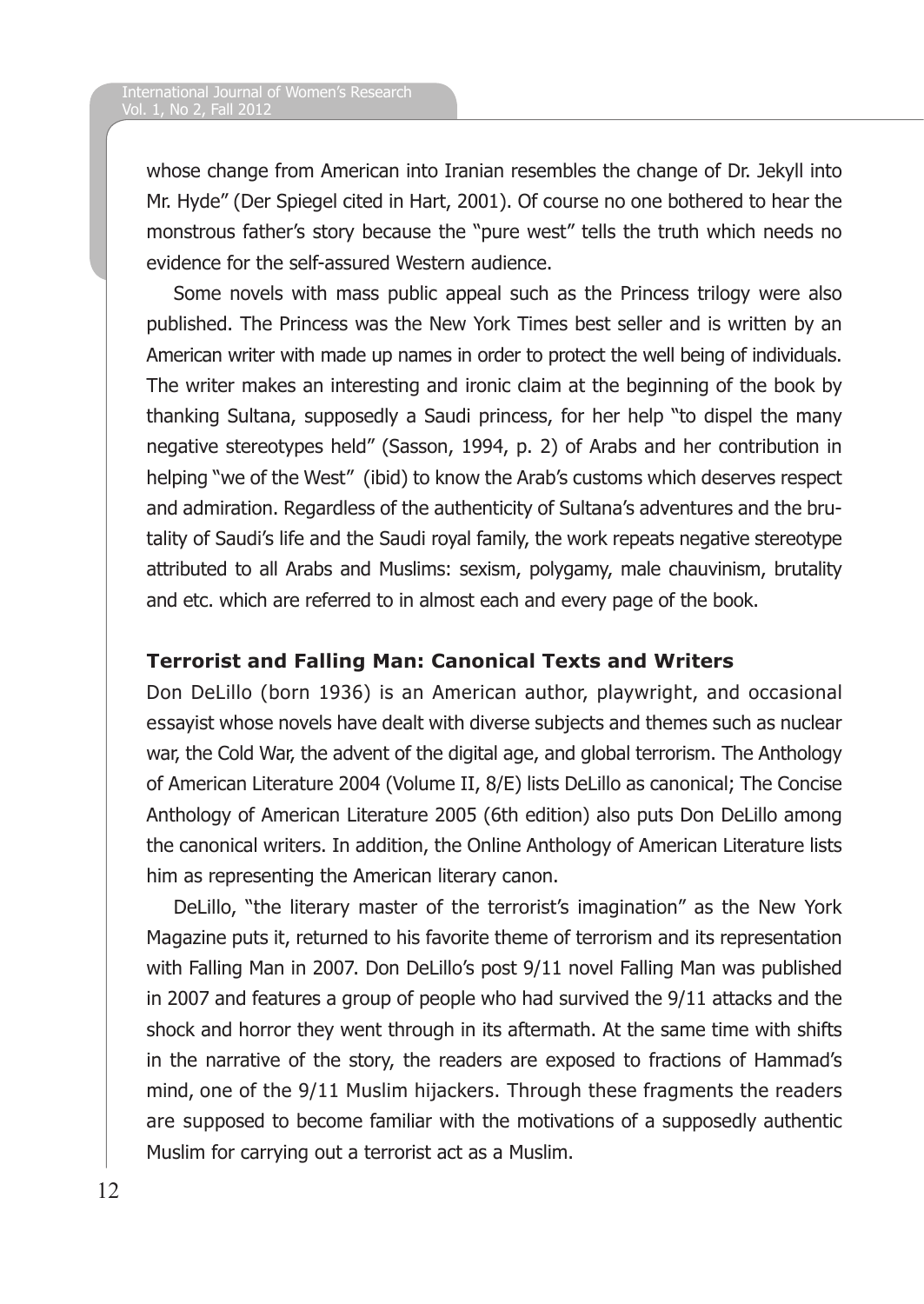John Updike (1932- 2009) is considered as one of the most visible, successful and prolific writers of American literature. The fifth edition of the Heath Anthology of American Literature and the American Literature Anthology (writers' edition) as well as the Norton Anthology of American Literature (seventh edition) both index John Updike as a prominent canonical author. According to Amis, Updike is "a master of all trades, able to crank himself up to Ph.D. level on any subject he fancies: architecture, typography, cave painting, computers, evolution…and Gospel scholarship" (Amis, 1991, p. 34).

The 22nd novel of John Updike, Terrorist, is fictionalized in Paterson, the city of New Prospect, Northern New Jersey. Ahmad Ashmawy Mulloy is an 18 year old American-born Muslim with an Irish-American mother and an Egyptian exchange student father who disappeared when he was three. His high school guidance consular, Jack Levy, a reluctant Jew and Shaikh Rashid, a fervent Muslim and Ahmad's imam also play a pivotal role throughout the novel. The inner conflict within Ahmad, his disdain toward the decadence and dissipation of American life, his attempts "to walk the Straight Path", his thirst for Paradise, his ambivalent sexual feelings toward Joryleen, a fellow high school student who is an African-American, and his transformation to a jihadist suicide bomber, are the main themes which unfold over the course of the novel.

# **Feminist Orientalism: Representation of Muslim Women in Terrorist and Falling Man**

One of important aspects of Orientalism is that the Orientalist often considers himself as an omniscient narrator that speaks who represents the Orientals. The so called Oriental is considered incapable of self representation as Karl Marx puts it: "They cannot represent themselves; they must be represented" (Hartley, 2003, p. 248). The Orientalist is able to penetrate into the heart and mind of his subjects and reveal his or her intentions, motivations, wills and thoughts.

Don DeLillo takes the same approach through his use of narrative mode; he speaks authoritatively and negatively about the Orient in essentialist terms. He seems to recognize Hammad and his friend's impulses and motivations as Muslim terrorists; he is also able to place himself in the position of a Muslim "Oriental" woman. This mode gives the writer the advantage of representing Muslim's beliefs,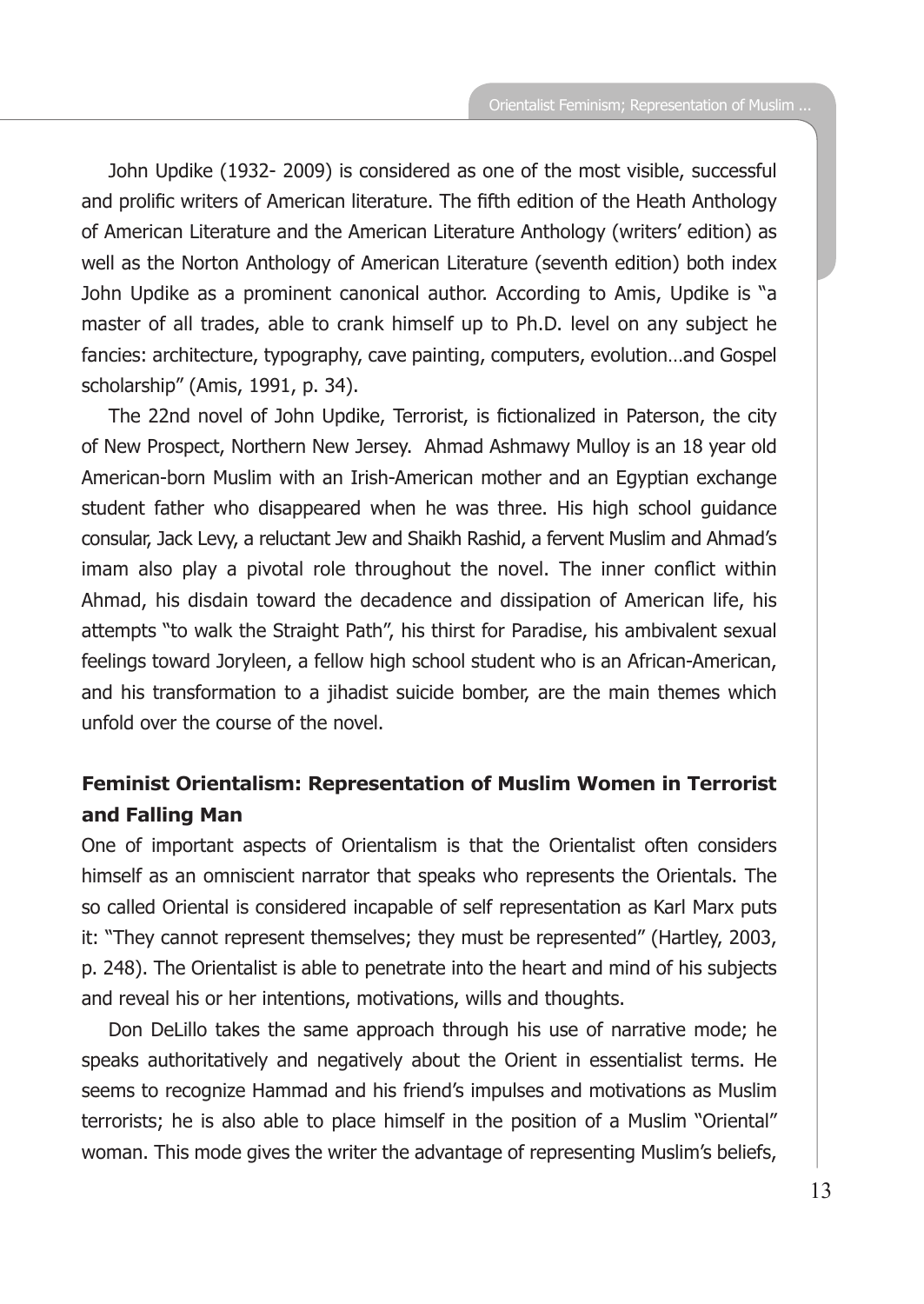values and ideological stances, as well as their attitude towards people, events and things as he wishes. As a result the narrative of the story does not transmit a set of facts about the real world of the characters; rather it is constructed and produced as a result of the writer's preferences and within the dominant discourse.

The Orientalist assumption about gender is also quite evident in the novel. In Orientalism Edward Said once wrote that Flaubert's encounter with an Egyptian courtesan produced a widely influential model of the Oriental woman. She never spoke of herself; she never represented her emotions, presence, or history as he spoke for and represented her. The same approach is more or less obvious in Terrorist. No Muslim woman is represented in the novel and the only time that the reader can have a touch of it is through Ahmad's Christian mother who wears a scarf at his son's wish that she would not be "looking like a whore" (Updike, 2006, p. 114). Ironically in Jack Levy's eyes the covering poses "a provocation, implying a dazzling ultimate nakedness. Her headscarf speaks of submission, which stirs him". Words such as "provocation", "nakedness" and "submission" are traditional attributes of Oriental women who are considered to be seductively submissive objects. As Sardar puts it: "For the western gaze, the Orient offers exotic, sinful, sexual delights all wrapped in an ancient, mystical and mysterious tradition (Said, 1978, p. 6).

In Orientalism there is a constant and inseparable association between the Orient and sensuality. As Said pointed out female Orientals are usually the creatures of a male power- fantasy: "They express unlimited sensuality, they are more or less stupid, and above all they are willing and submissive" (Said, 1978, p. 207). Don DeLillo's depiction of an Oriental woman confirms almost exactly with what Said mentioned about the Oriental female as a sexual object: she has an Oriental body "she had dark eyes and floppy body that liked contact" (2007, p. 81) as well as sensuality "she wanted him to know her whole presence, inside and out" (ibid, p. 82). She makes Hammad feel more intelligent in her presence by: "asking questions or just being herself" (ibid), which suggests that she is naturally stupid and there is no need for her to put that much effort to make him feel smart.

 The Oriental male is equally sensual and has an undifferentiated sexual derive. Several times the novelist mentions Hammad's sexual desire for passerby women (ibid, p. 78 & 176), a saleswoman in a supermarket (ibid, p. 171) and for her girlfriend's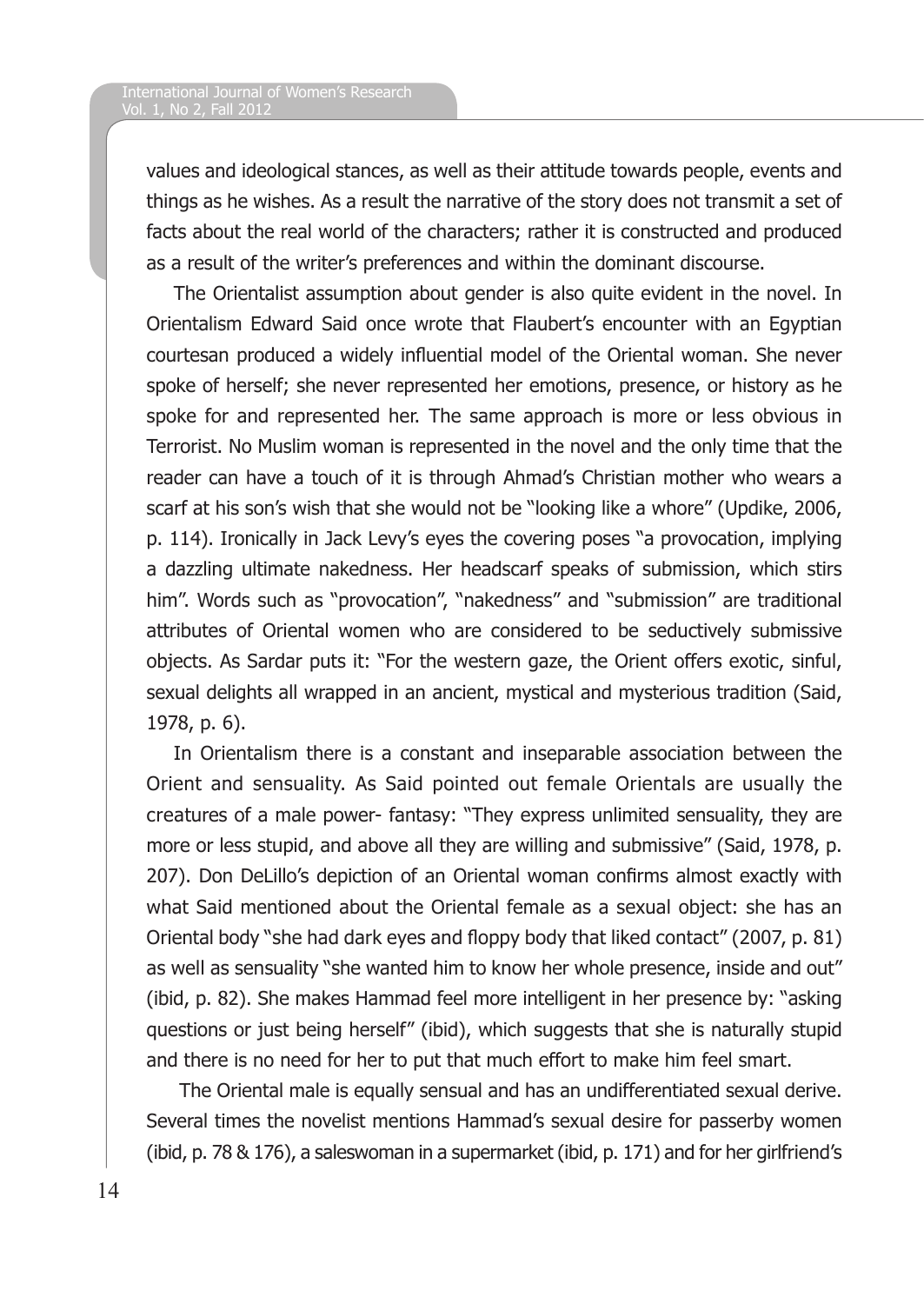roommate (ibid, p. 82) besides herself.

Sardar seems to provide a good interpretation of this attitude toward Muslims when he pointed out that "Symbolically, the violent and barbaric Muslim male and sensual, passive female, come together to represent the perfect Orient of the Western perception: "they fuse together to produce a concrete image of sensuality and despotism and thus inferiority" (1999, p. 48).

In Falling Man the representation of Muslim male and female relationships are significant. The relationship between Lianne and Keith and Keith's affair with Florence are portrayed in a parallel with Hammad's relationship with women. The woman that Hammad has sexual affairs with is Syrian, German and a little Turkish. Her identity and personality has no significance. Unlike the other female characters whose feelings and thoughts are represented the only impression that readers get from her is that her whole presence is sexual and for the sexual gratifications of Hammad.

In Terrorist Jack Levy is compared with Ahmad's Egyptian father, Omar, who is "irresponsible, opportunistic and a clueless loser" (Updike, 2006, p. 87) as his mother, Teresa, puts it. Like his other Oriental counterparts, Omar believed that: "a woman should serve a man, not to try to own him, he'd say, as if he were quoting some kind of Holy Writ" (ibid, p. 84). On the other hand, Levy, though has a sexual affair with Teresa she: "knows he will never leave her [his wife]: his Jewish sense of responsibility and sentimental loyalty, which must be Jewish too" (ibid, p. 122). Teresa's main source of attraction toward Ahmad's father is typically Orientalist when she explains the reason for her marriage: " love mostly with him being, as you know, exotic, third-world, put-upon, and my marrying him showing how liberal and liberate I was" (ibid, p. 86).

#### **The Holy Quran Represented as the Root of Women's Mistreatment**

Throughout the novel the writers try to insinuate their readers that the Holy Quran is the source of Muslim's wrong doings and a book which advices women's mistreatment. In Terrorist Updike often selects verses and chapters of the Quran based on his denigrating purposes and without contextualization, ignores the fact that to correctly interpret the Quran requires the knowledge of when and under what circumstances different verses were revealed to the Prophet Mohammad. This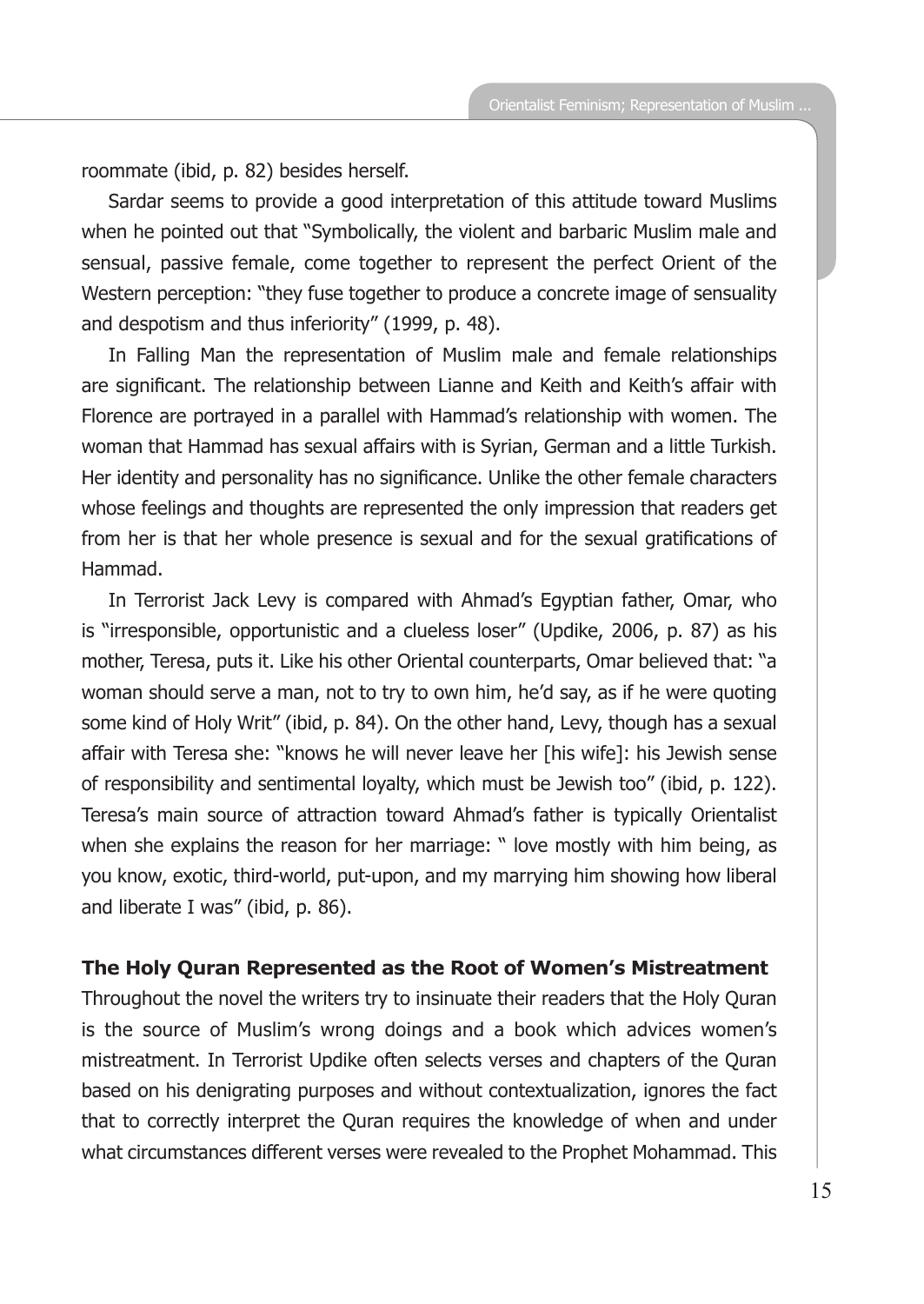approach is evident when Updike intended to reinforce the underlying theme that the Quran and the religion of Islam are the roots of women's oppression.

As an example when Ahmad consults the Quran for sexual advice he finds that "it talked about uncleanness but only with regard to women, their menstruation, their suckling of infants. Here Updike uses a verse which is not related to such issues and immediately after that he writes about a verse which calls women "pollution". But in fact there is no verse in the Holy Quran which calls women unclean or polluted. The displacement of the verses makes it difficult for a non-Muslim reader to guess that the verse is referring to women's menstruation. The source for this idea seems to have roots in the Old Testament, but Updike tries to associate it with the Quran. It seems that the writer is more inspired from a verse about the same issue in Leviticus, the Old Testaments:

If a woman has a discharge, and the discharge from her body is blood, she shall be set apart seven days; and whoever touches her shall be unclean until evening. Everything that she lies on during her impurity shall be unclean; also everything that she sits on shall be unclean. Whoever touches her bed shall wash his clothes and bathe in water, and be unclean until evening. And whoever touches anything that she sat on shall wash his clothes and bathe in water, and be unclean until evening. If anything is on her bed or on anything on which she sits, when he touches it, he shall be unclean until evening. And if any man lies with her at all, so that her impurity is on him, he shall be unclean seven days; and every bed on which he lies shall be unclean (Leviticus 15, 19-24).

Due to extreme views that existed among different pre-Islamic religions toward menstruating women (people would not eat, drink, or sit with the woman and would even send her to a separate place), people asked Prophet Mohammad what is the Islamic rule on this issue; Unlike the former extremities the Quran orders sexual abstinence during this period and nothing more.

One should also consider the significant amount of attention which Updike gives to the Quran's Arabic transliteration and his extensive use of it. By using the Quran's Arabic transliteration Updike creates an aura of authenticity showing his reader how far he is the master of his subject and the distorted representation is intensified with the novelist's emphasis on writing from the real text. In this way the words which the Western reader can make no sense penetrates into his mind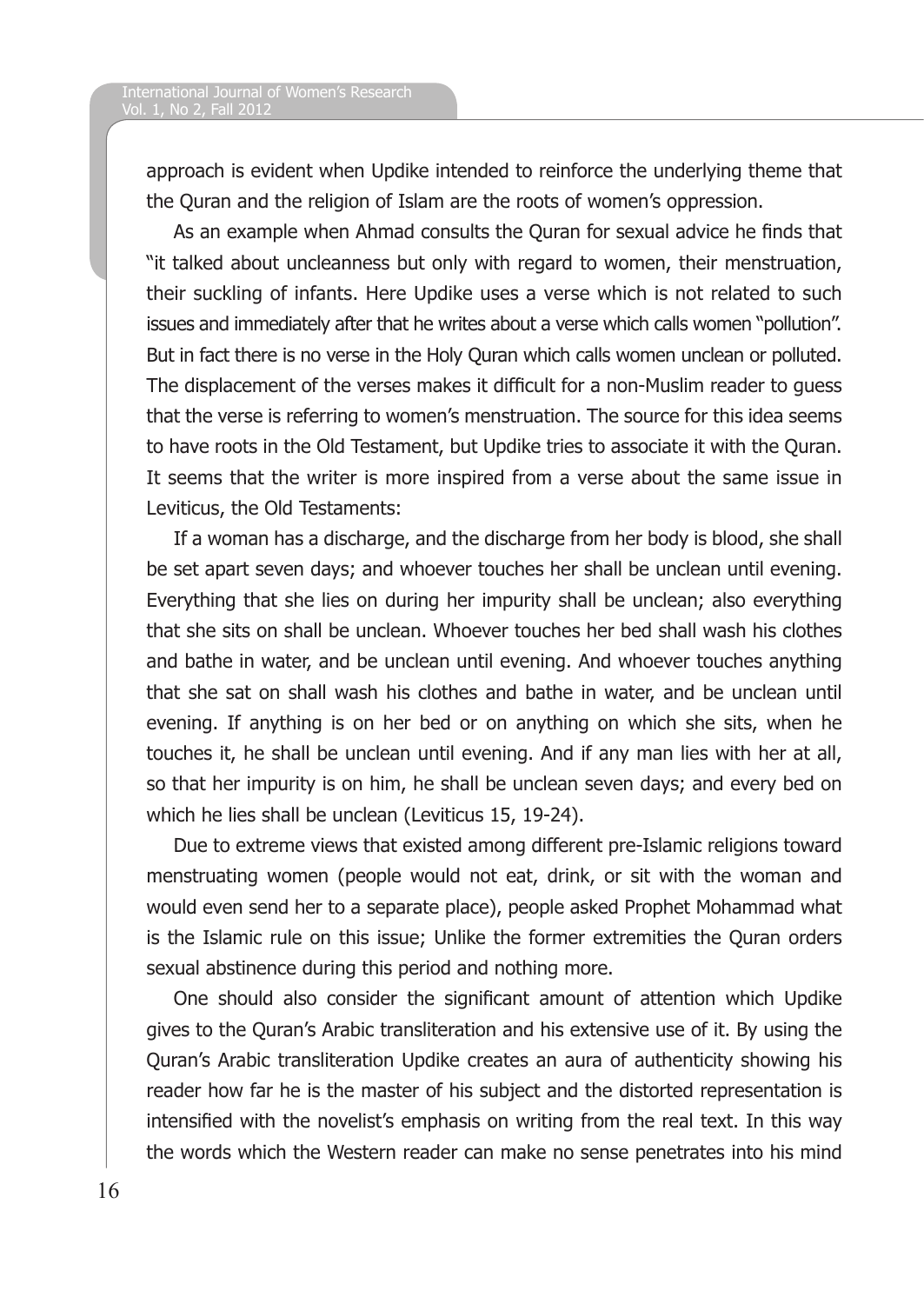with careful intensity. Beside the fact that the Western reader is unable to read and comprehend the transliterations prepares the context for the misrepresentations of writer and the misunderstanding of the reader.

As an example the Arabic transliteration of a verse is presented to the reader: "ta'fu wa tasfahu wa taghfiru- afa and safaha"; the text continues with saying that: "abstain and run away! Do without women of non-Heavenly flesh, this earthly baggage, these unclean hostages to fortune! Travel light, straight in to paradise!" (Updike, 2006, p. 106). The writer does not mention whether this is the meaning of those transliterated words which simply means "forgive and overlook, and cover up their faults" (64,14) or the writer's own interpretation. In fact the representation of Islam's perception on women which Updike tries to portray in these verses again seems to have roots in the Old Testament where women are considered to be inferior and essentially different from men: "No wickedness comes anywhere near the wickedness of a woman. . . .Sin began with a woman and thanks to her we all must die" (Ecclesiastes 25,19, 24) or "the man is not of the woman; but the woman of the man. Neither was the man created for the woman; but the woman for the man" (Corinthians 11,3-9). In the Quran women are not considered less than men in different aspects of religion and are not disrespected. As the Book states, both men and women are created from one soul: "O humanity, be reverent to your Lord who created you from one soul and created its mate from it, and from these two disseminated many men and women." (Quran 4,1)

### **Virgins as Motivation**

The promise of virgins for martyrs which asserts the stereotypical clichés about Easterners being oversexed so that even when they are fighting for their sacred cause there is sensuality behind it, has turned into one of the most recurring images of Muslim representation. The verses of the Holy Book related to rewarding martyrs are those which promise them with "best rewards" without making any specification (3,169–170). There are several examples in which Updike mentions virgins as one of the main motivations for the many young men such as when Sheikh fears that a revision about the virgins "would make Paradise significantly less attractive for many young men" (Updike, 2006, pp.104, 69, 105, 167), which confirms the Orientalist cliché of Muslims sensuality. The popular conception of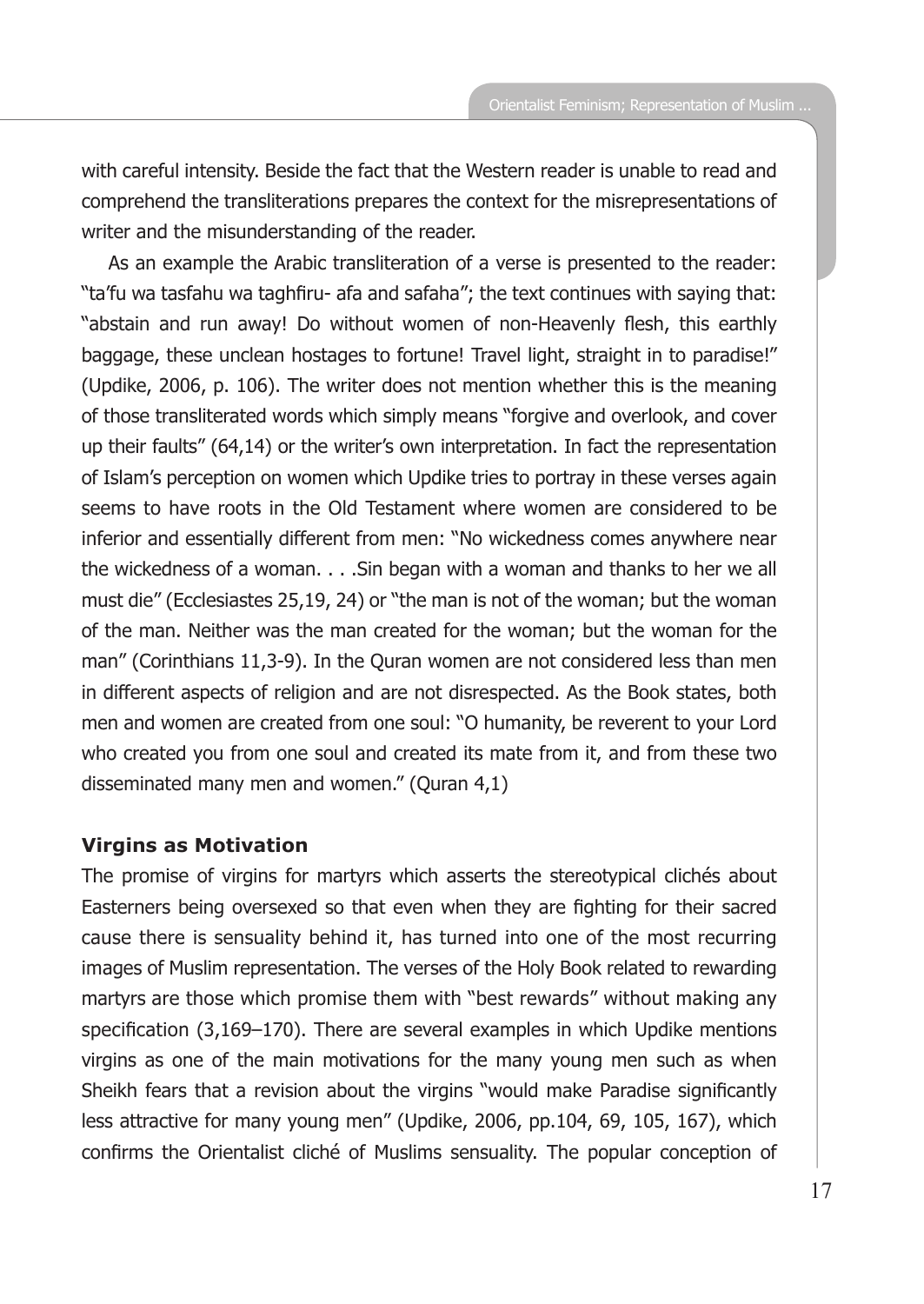paradise in the Quran which is held among Westerners and is propagated is that it is a place just for sensual pleasure; but an examination of actual descriptions in the Quran gives quite a different picture. Some of these fabrications originated probably from different sources such as the man made books of Hadiths and Sunna which have no authenticity among Muslim scholars. Interestingly the sources which are used by the "authentic" writer are some of the most obsolete but popular clichés (which one can find in Wikipedia with no profound research), whose credibility is rejected by Muslim scholars.

### **Conclusion**

The stereotypical representation of Arabs and Muslims as Jacksons puts it "tend to lump Arabs, Muslims, and Middle East into one highly negative image of violence and danger" (cited in Lester, 2011, p. 65); such images are largely drawn from collective memory than actual experience. Terrorist and Falling Man apparently represent the pervasive influence of centuries of deeply rooted Orientalism and are perhaps continuing that tradition in a more subtle way. Each culture requires the existence of another culture as an alter ego to maintain and develop its own culture; Orientalism represents not the so called Orientals but the West to itself. The West's dominant discourse about the East is often the projection of qualities and characteristics that have nothing or little to do with the social and political reality of these regions.

Representational politics of Muslim women is closely aligned with political and ideological conditions of imperialist discourse. The colonial representation of Muslim women as oppressed and victims of the alleged Islamic rule goes back to the medieval times and continues to the present. Such policy of representation was and is used to justify the political, economic and cultural domination and provides the moral justification for expansion of imperialism.

Representation of Muslim women in Updike's Terrorist and Don DeLillo's Falling Man follows and reiterates the Orientalist representation of the Muslim women which has existed since the Middle Ages. Though the novels have been written in the 21st century and there has been an increase in contact with and information about Muslims, the writers often use the same clichés and stereotypes about Muslims which have existed since the Middle Ages as Sardar puts it:

Willful misunderstanding and knowledgeable ignorance have remained the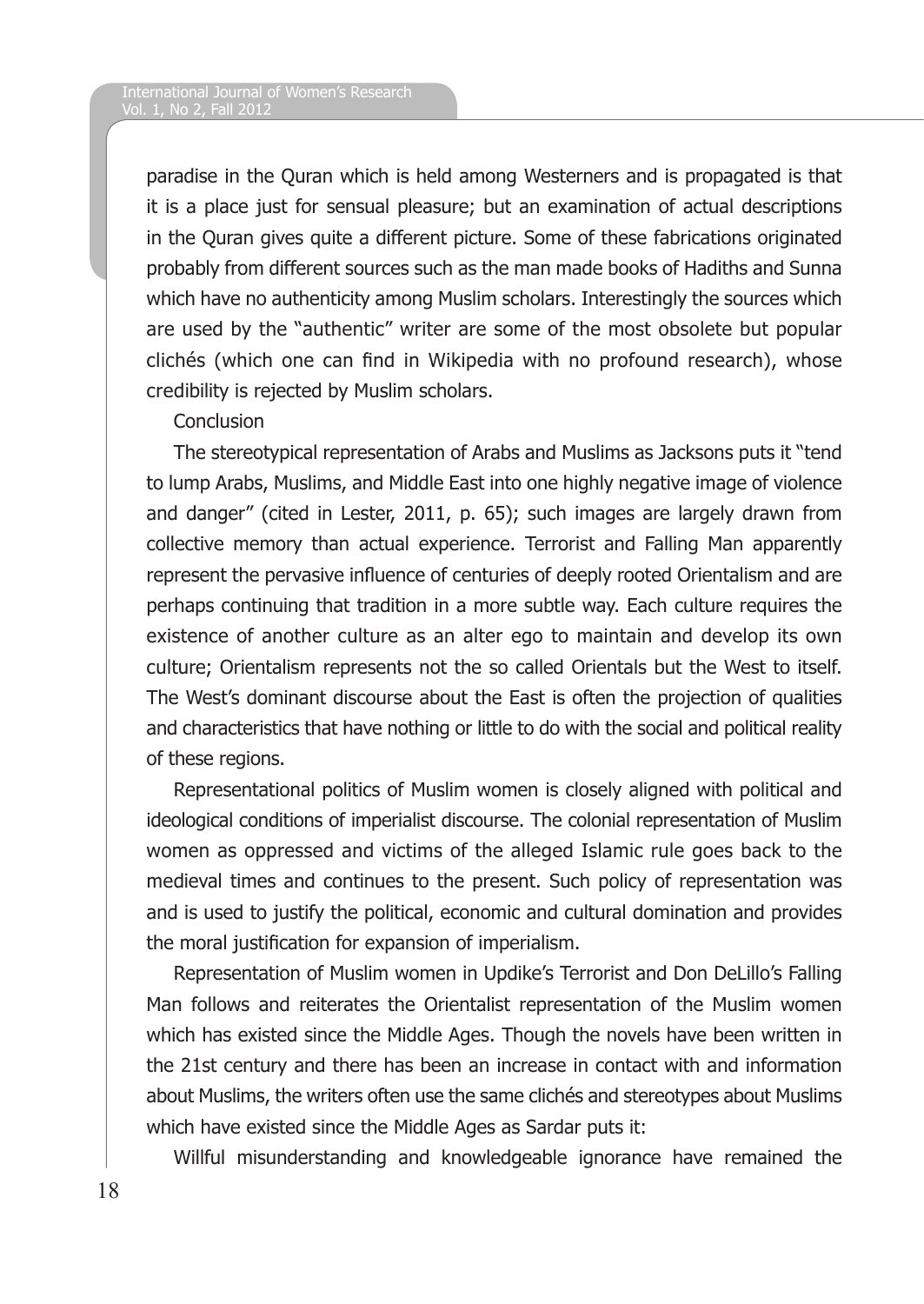guiding spirit of Orientalism, it has survived defiantly and remained dominant when alternative information has been readily available. Orientalism is composed of what the West wishes to know, not of what can be known (Sardar, 1999, p. 19).

 In both novels which were presented in the present paper, Muslim women have been produced discursively as products of male gaze within the context of varying relations of power and domination. Such construction ignores the diverse realities and experiences and the social reality of Muslim women's life on a global scale.

The danger of DeLillo's supposed authoritative narration and Updike's fictitious representation of Islamic principles is that such fabrications replace the reality which has little or nothing to do with Islam. To conclude, the novels work within the old-established Orientalist discourse with no profundity of research about Islam, the Quran, the Prophet, Jihad, Muslim women, etc. The readers are exposed to an amalgamation of fabrication, racism, half-truths (in quite a selective way) and distortion of reality and this in turn leads to more stereotyping and injustice.